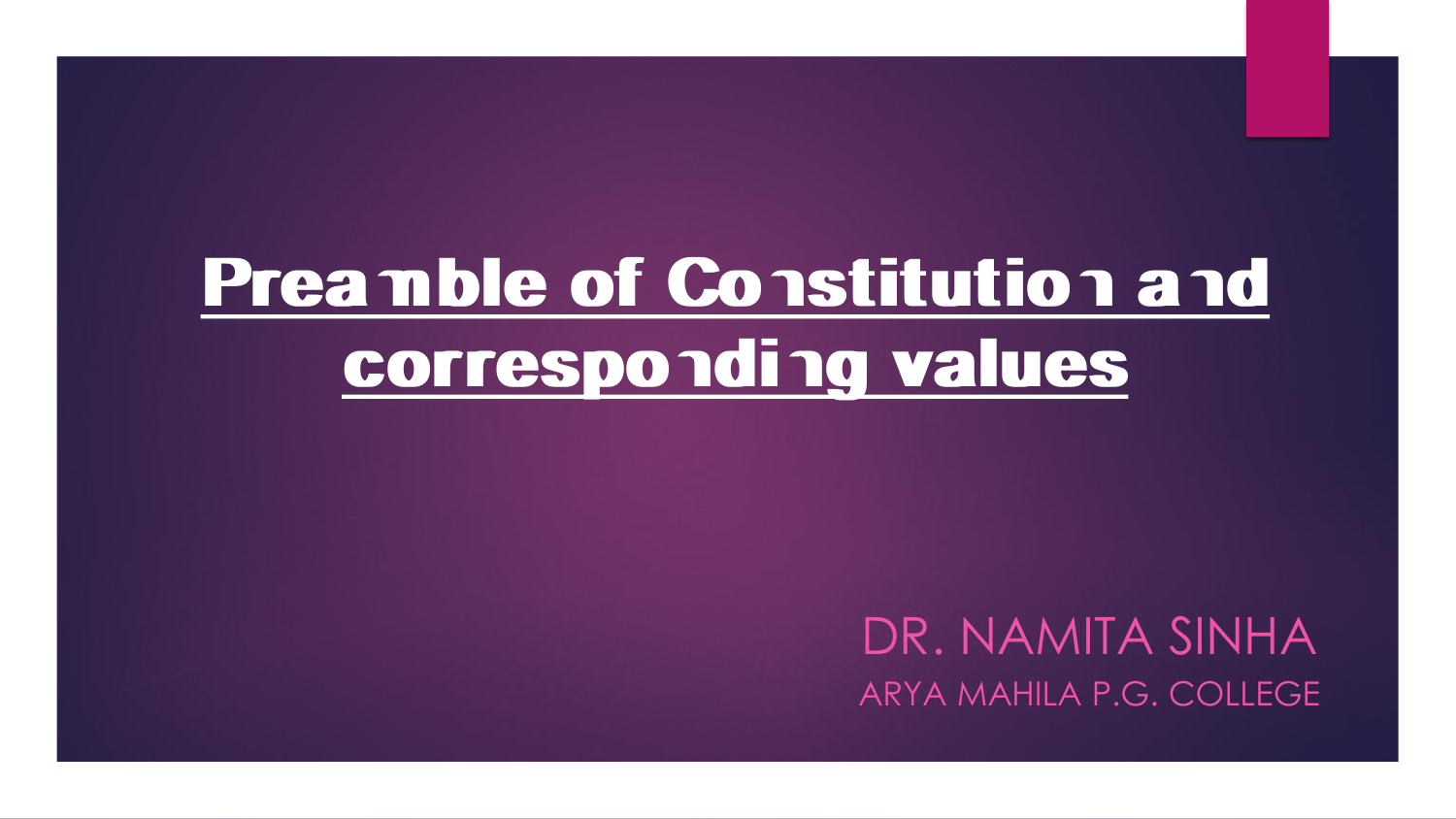## **Basic Introduction to the Preamble:**

- **Idea was taken from the USA (American Constitution)**
- **Introduction or Preface to the Indian Constitution.**
- **Essence**
- **Based on OBJECTIVE RESOLUTION drafted and moved by Pandit Nehru and adopted by constituent assembly.**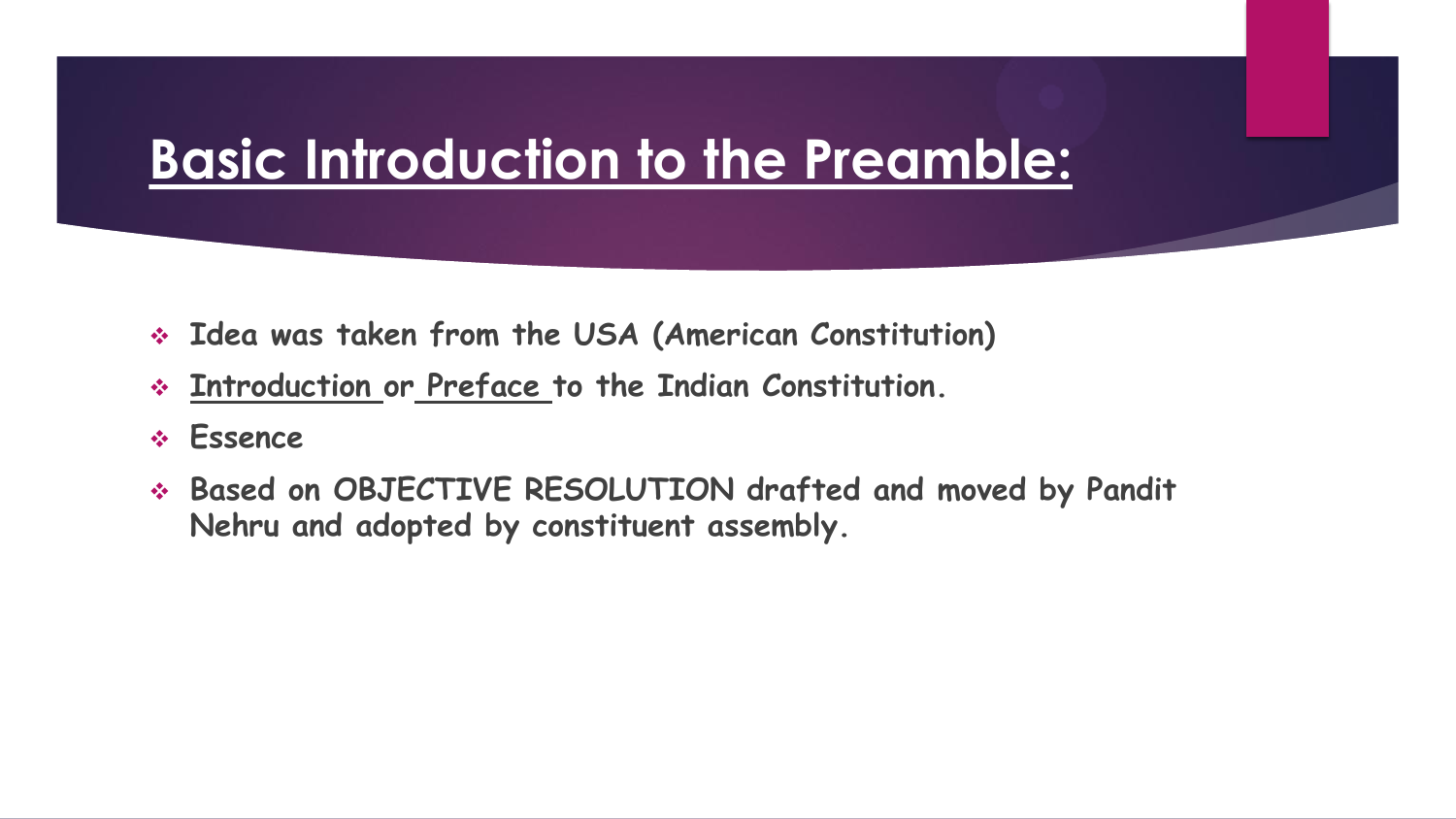#### **Preamble reads as:**

" We , THE PEOPLE OF INDIA, having solemnly resolved to constitute India into a SOVEREIGN SOCIALIST SECULAR DEMOCRATIC REPUBLIC and to secure to all its citizen :

**JUSTICE, Social , Economic and Political ;**

**LIBERTY of thought , expressions, belief, faith and worship ;**

**EQUALITY of status and of opportunity ; and to promote among them all ;**

**FRATERNITY assuring the dignity of the individual and the unity and integrity of the nation.**

**IN OUR CONSTITUENT ASSEMBLY this twenty sixth day of November , 1949, do HEREBY ADOPT , ENACT, AND GIVE TO OURSELVES THIS CONSTITUTION."**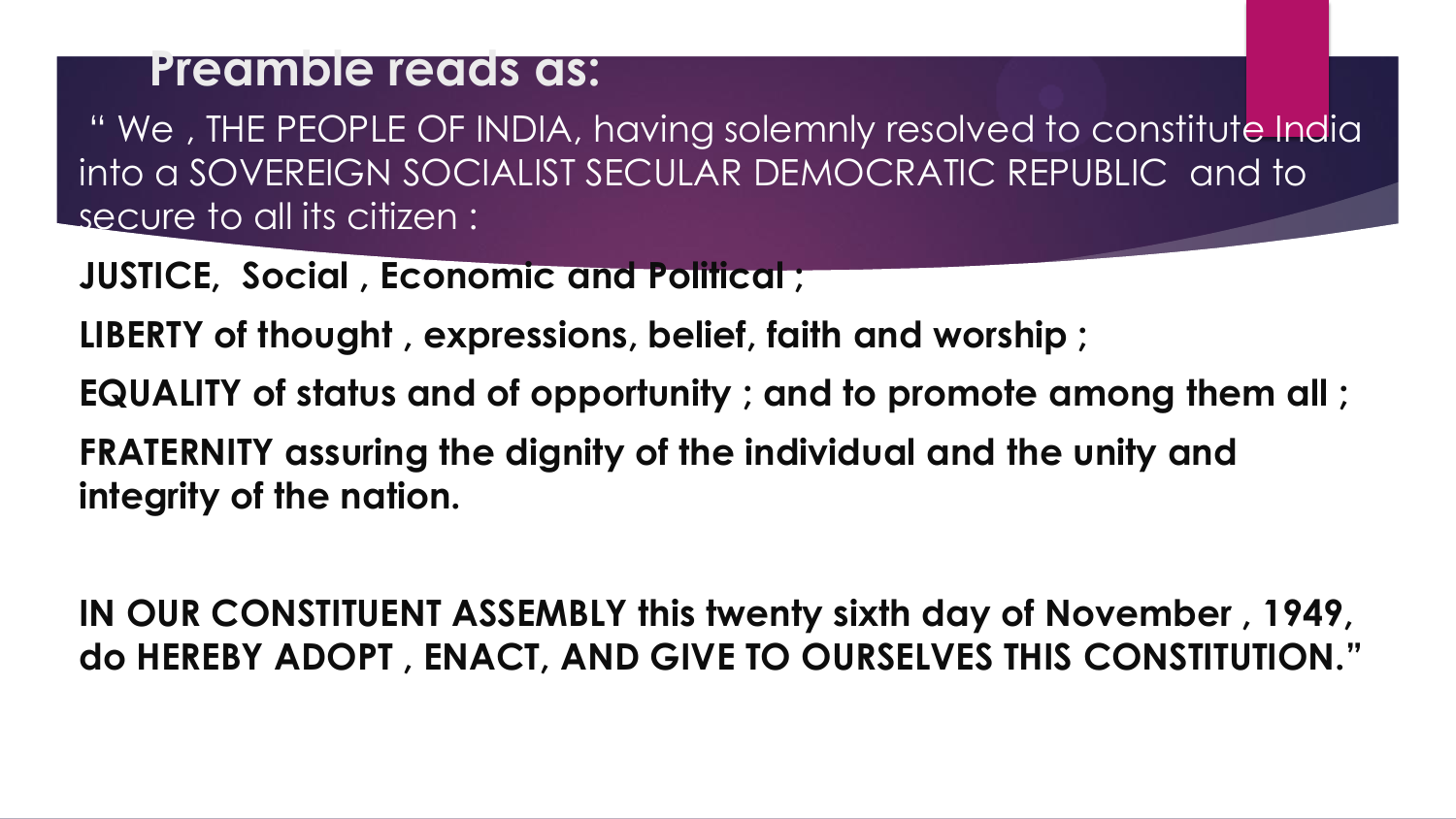

# **KEYWORDS IN THE PREAMBLE**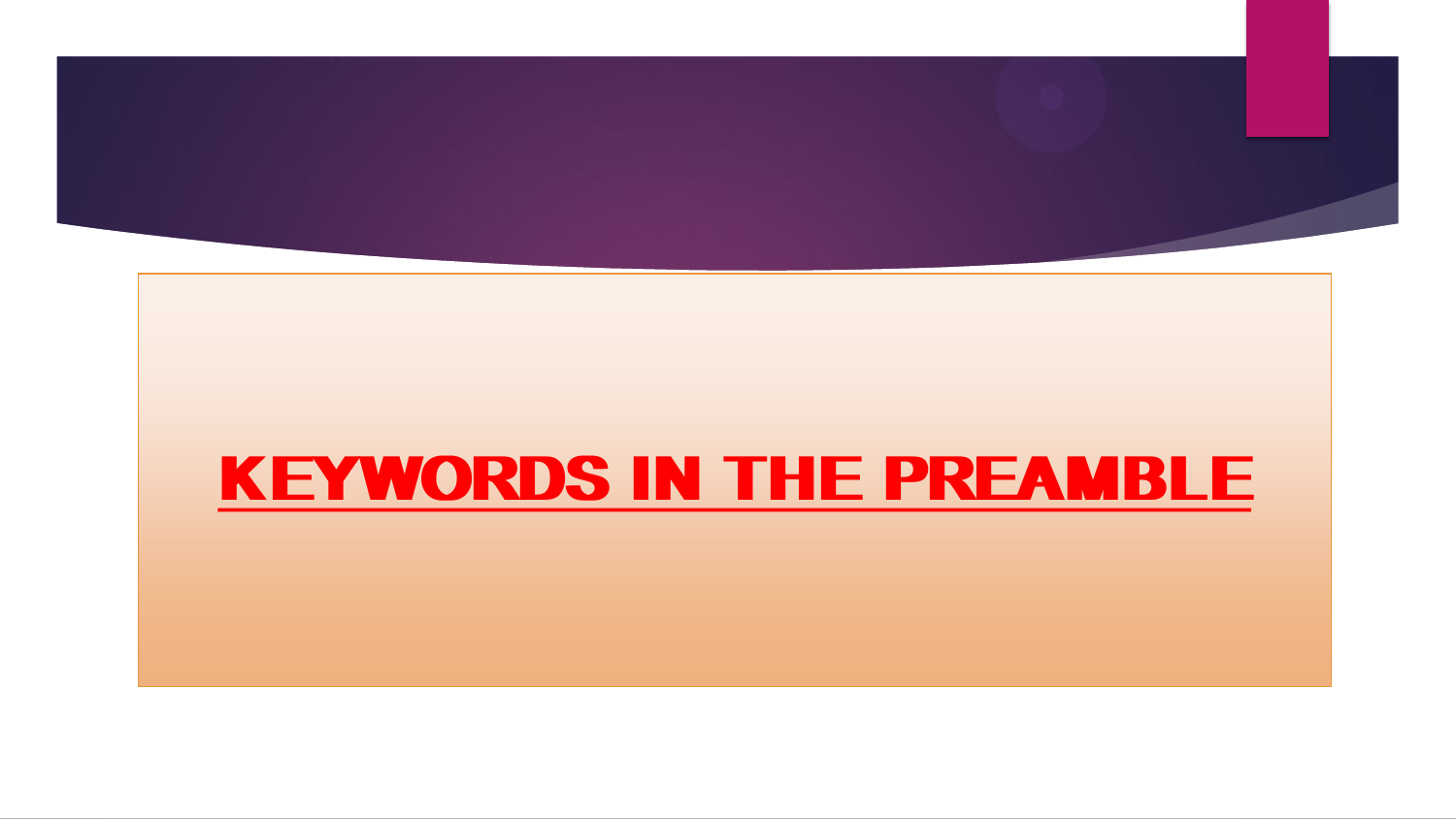### **SOVEREIGN**

- **Independent state ( neither a dependency nor a dominion)**
- **FREE TO CONDUCT ITS OWN INTERNAL AND EXTERNAL AFFAIRS.**

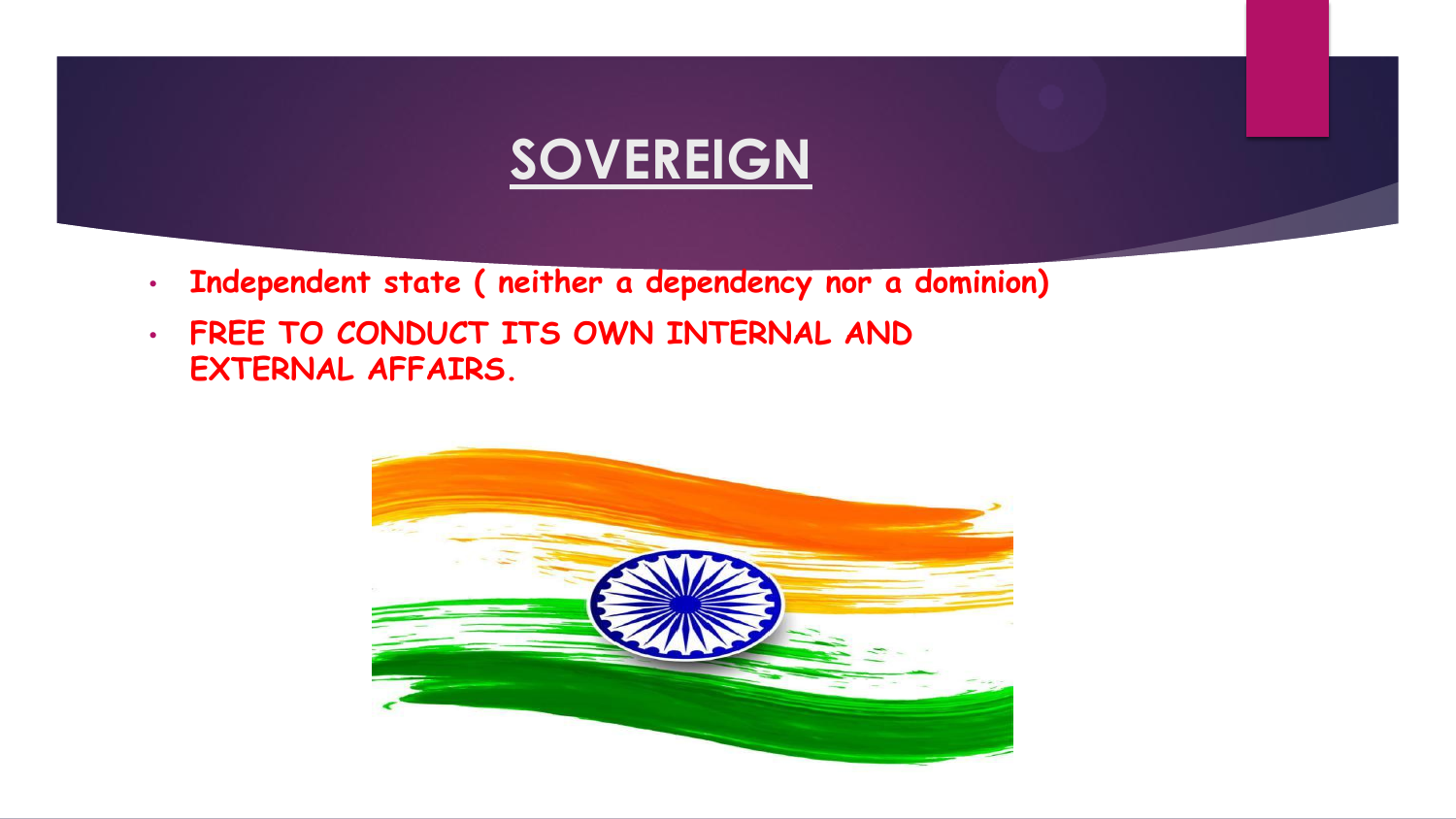# **SOCIALIST**

- **42nd constitutional amendment of 1976.**
- **DEMOCRATIC SOCIALISM and not communistic socialism.**

**Wherein,**

**Democratic socialism aims to end poverty , ignorance, disease and inequality of opportunity.**

**More of GHANDHIAN SOCIALISM.**

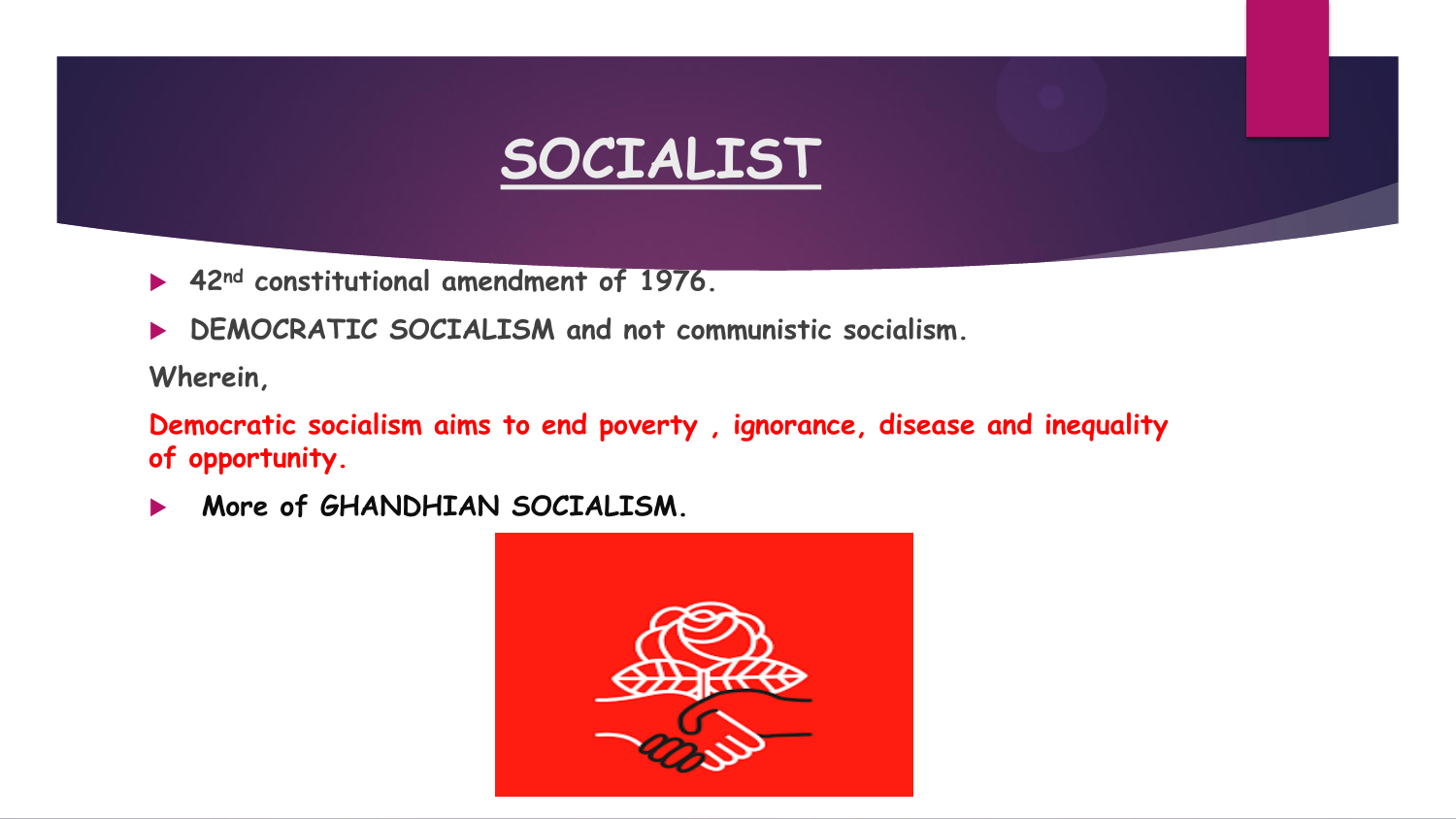# **SECULAR**

- **42nd constitutional amendment of 1976.**
- **Articles 25-28 (guaranteeing the Fundamental Right to Freedom of Religion)**
- **3 types of states:**
- **i. Atheistic state ; anti–religion , condemns all religion e.g. China**
- **ii. Theocratic state; pro religion declares one particular religion as state religion e.g. Islamic states like Saudi Arabia, Iran**
- **iii. Secular state; neutral when comes about relationship of state and religion. E.g. India**

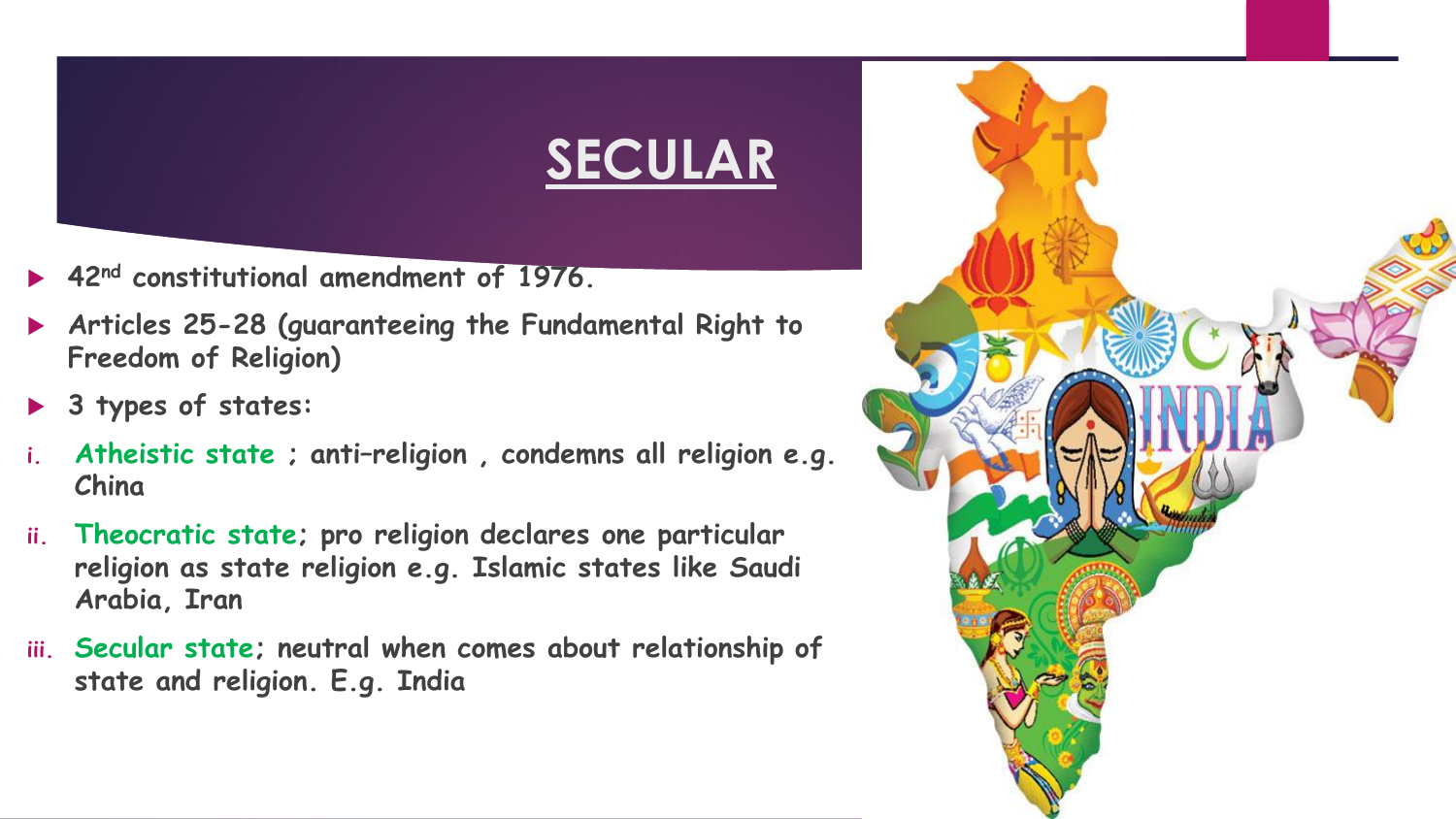# **DEMOCRACTIC**

- **DOCTRINE OF POPULAR SOVEREIGNTY**
- **TWO TYPES:**
- **i. Indirect :people exercise their supreme powers directly e.g. Switzerland**
- **ii. Direct : people elect their representatives e.g. India , USA**
- **INDIA – REPRESENTATIVE PARLIAMENTARY DEMOCRACY:**

**Universal Adult Franchise, Periodic Elections, Rule of Law , independent Judiciary and No Discrimation**

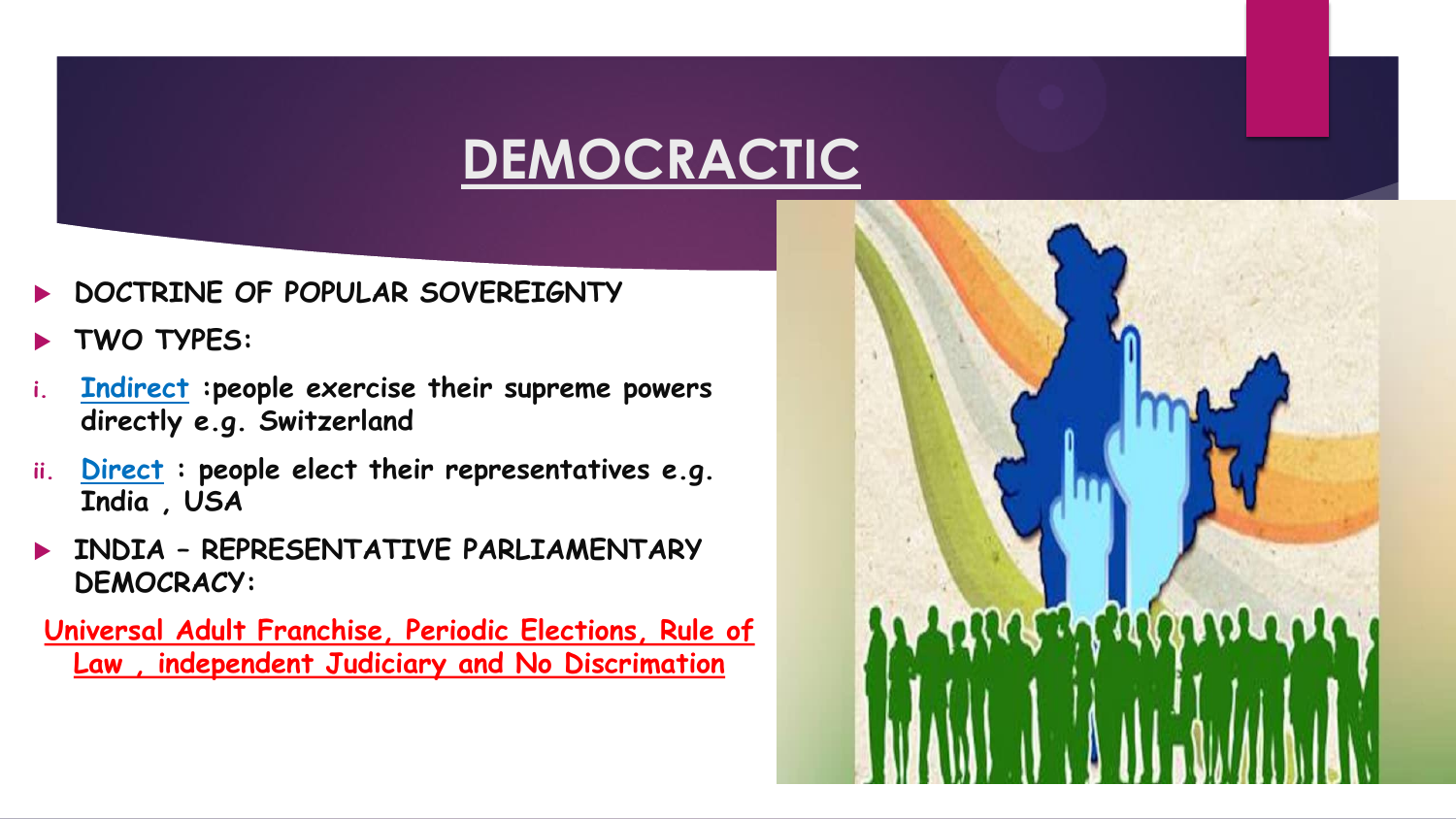

- **Democratic polity – 2 types:**
- **i. MONARCHY: head of state KING or QUEEN (comes into office through succession) e.g. Britain**
- **ii. REPUBLIC: Elected HEAD c/a PRESIDENT**
- **NO DYNAST**
- **PUBLIC OFFICES OPEN FOR ALL**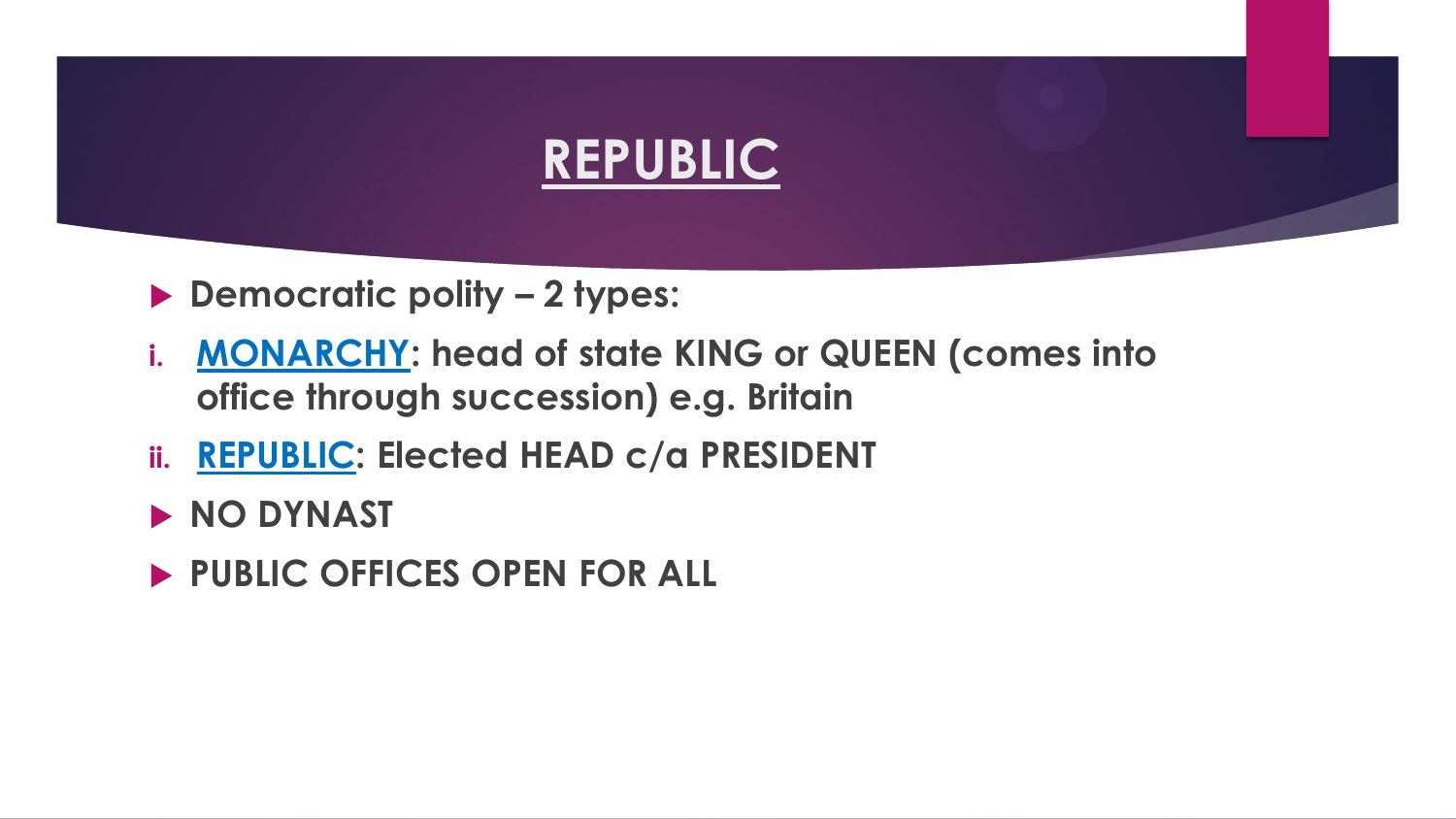

- **JUSTICE IS PARAMOUNT**
- **3 distinct forms Social , Economic and Political**

**(secured through various FUNDAMENTAL RIGHTS and DPSP)**

 **Idea of JUSTICE- taken from RUSSIAN REVOLUTION (1971)**

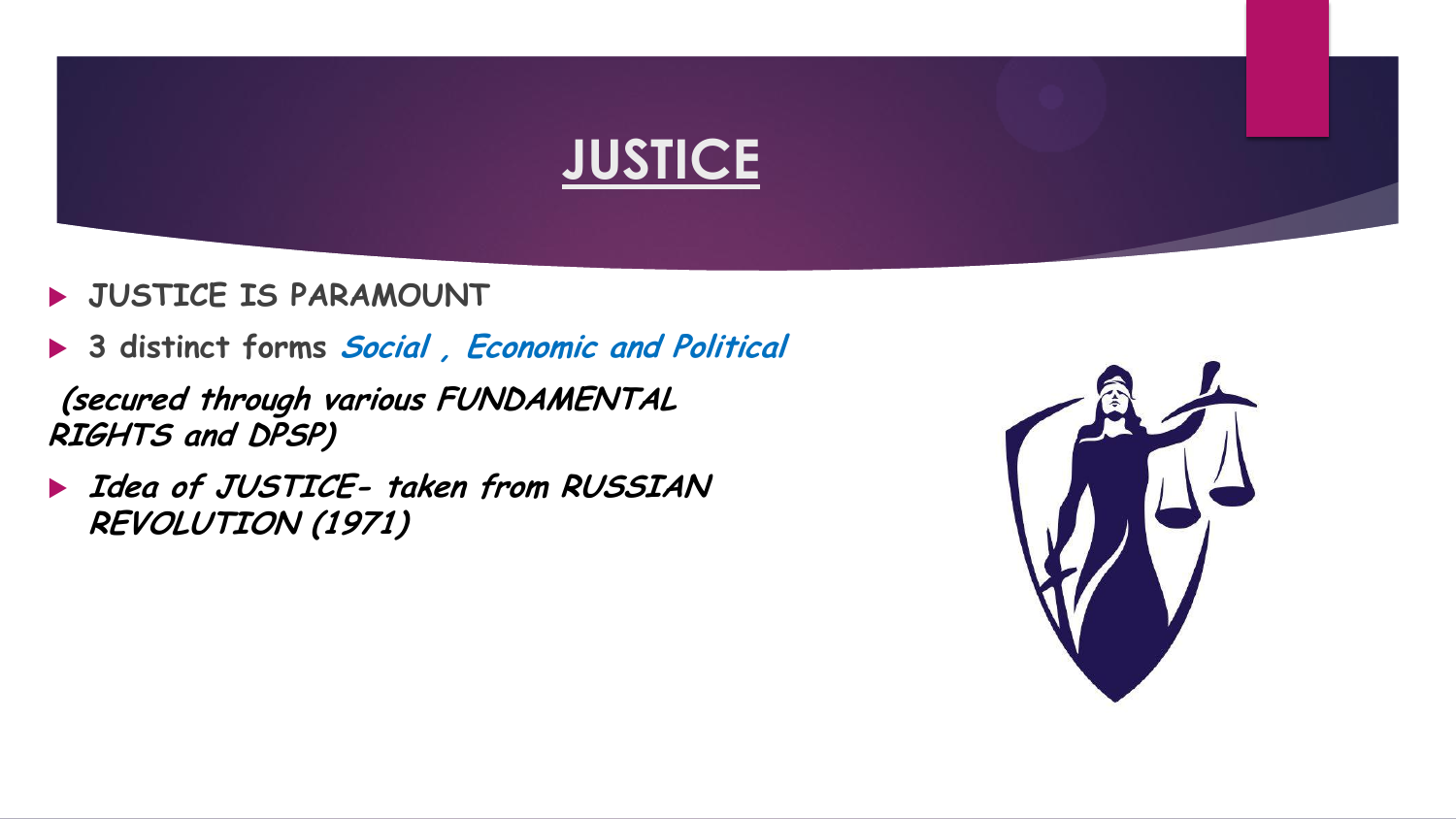

- **ABSENCE OF RESTRAINTS ON INDIVIDUAL ACTIVITIES.**
- **PROVIDING EQUAL OPPORTUNITY FOR DEVELOPMENT.**
- **EXERCISE VIA FUNDAMENTAL RIGHTS**

(ARTICLE 21)

**ESSENTIAL FOR SUCCESSFUL DEMOCRACTIC SYSTEM.**

**NOT ABSOLUTE BUT QUALIFIED**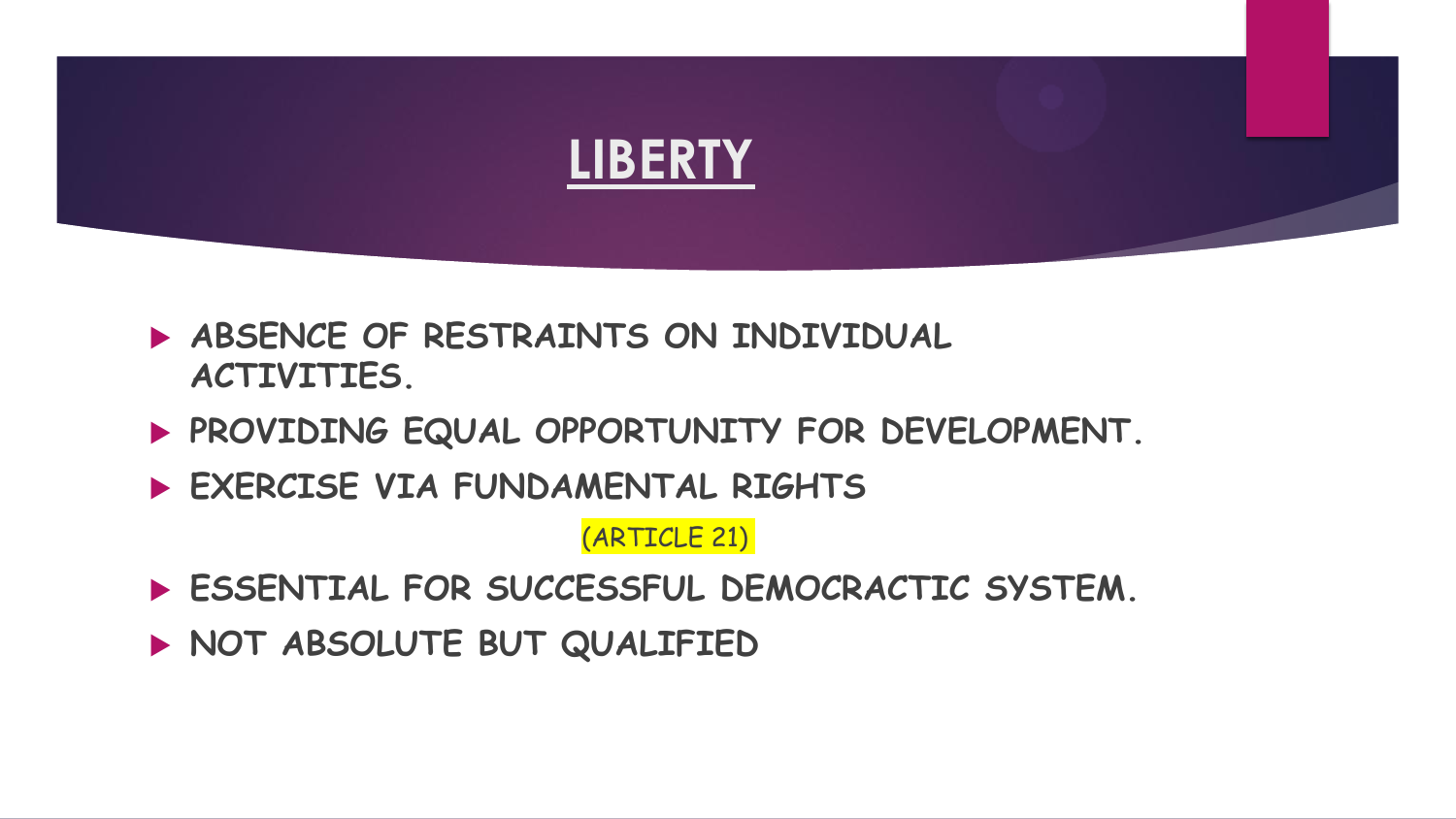

- **ABSENCE OF SPECIAL PRIVILEDGES TO ANY SECTION OF SOCIETY**
- **CIVIC EQUALITY – ARTICLE 14/15/16/17/18**
- **POLITICAL EQUALITY –ARTICLE 325/326**
- **ECONOMIC EQUALITY- ARTICLE 39**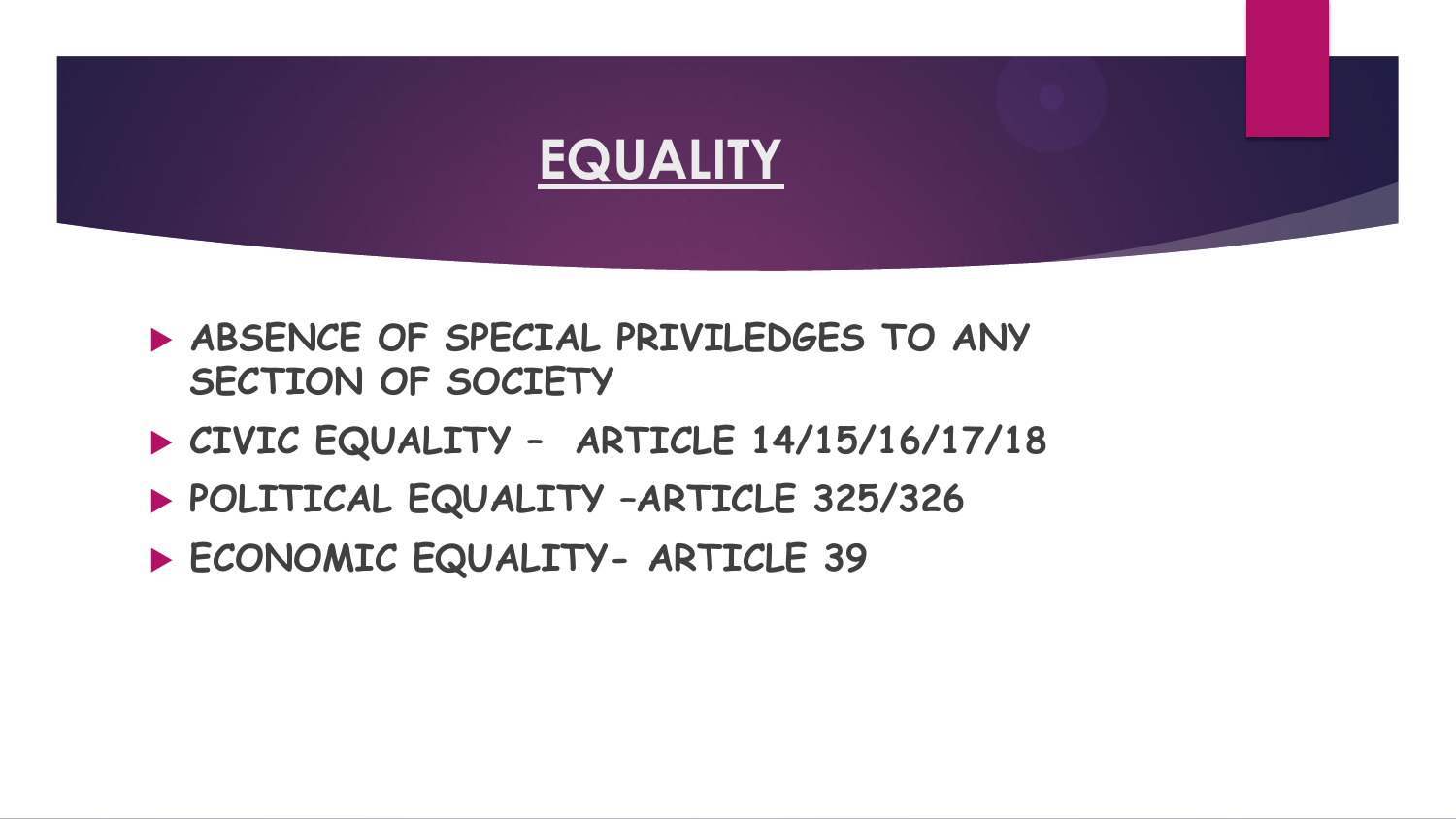

- **SENSE OF BROTHERHOOD ( SYSTEM OF SINGLE CITIZENSHIP)**
- **FUNDAMENTAL DUTIES (ARTICLE 51A)**
- **Duty of every citizen of India to promote harmony and spirit of common brotherhood amongst all the people of India transcending religious, linguistic, regional or sectional diversities.**
- **ASSURED 2 THINGS**
- **Dignity of individual (recognises that personality of every individual is sacred)**
- **Unity and Integrity of nation.**